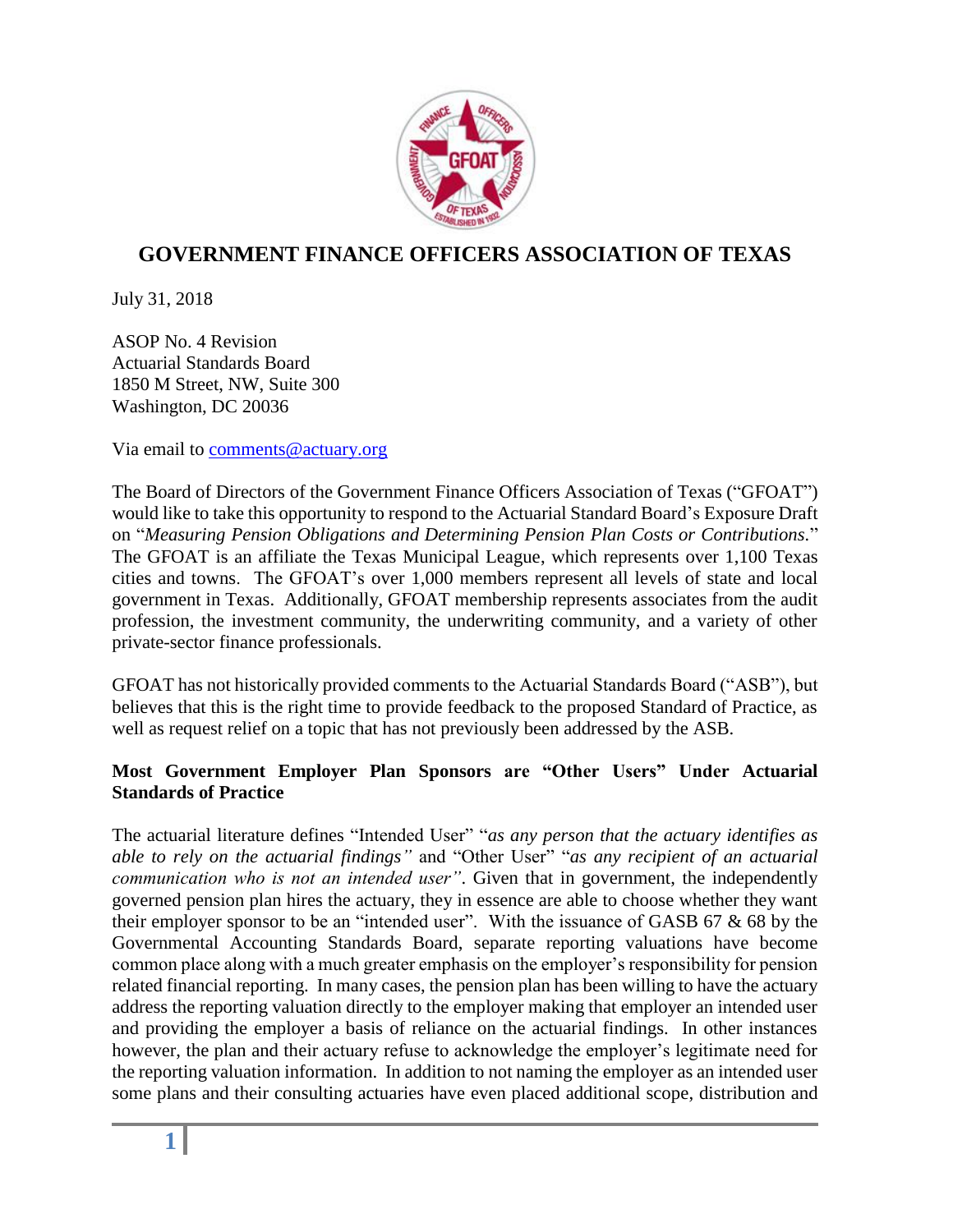liability restrictions on the report making it clear that the actuary works for the pension plan only and has no obligation to any third party including the employer that funds the plan. This places these employers and particularly smaller, less sophisticated government employers in an extremely awkward and untenable position. All census data and historic information is maintained at the plan level, the valuation is already performed by the plan actuary and yet they are expected to incur the additional cost of hiring their own actuary simply to be able to rely on the valuation.

GFOAT obviously believes that employer sponsors should be an intended user for both funding and reporting valuations but view the ASB's total lack of guidance regarding reporting valuations as especially egregious. **Government employer sponsors have reporting obligations to their taxpayers, creditors and the general public that the actuarial profession should acknowledge and support.** Specifically GFOAT recommends that:

- **Reporting valuations should be defined as valuations whose contents and methods are prescribed by a nationally recognized accounting standards standard setter or a Federal agency with responsibility for overseeing or insuring the pension benefits.**
- **The intended user of a reporting valuation should be specified as either the employer sponsor who is placing the results of the valuation in their external financial statements, the regulating federal agency or the general public.**
- **The scope of ASOP 51 regarding risk disclosures should be amended to include reporting valuations as investors and creditors are already calling for employer sponsors to include ASOP 51 disclosures in offering statements when they issue debt. These creditors are entitled to information of this kind in order to make informed financial decisions and do not understand the position this places on the "other user" employer as there are no ASOP 51 risk disclosures for reporting valuations and they are not in a position to judge whether the required funding valuation disclosures would apply equally to a reporting valuation. Additionally, employers, their auditor and their governing board need to fully understand the pension numbers they are placing in their financial statements in order to fulfill their responsibility for the fair statement of the financial statements.**

## . **ASOP No, 4, Section 3.11 – Investment Risk Defeasement Measure**

GFOAT expresses strong concern about the proposed guidance for Section 3.11 – Investment Risk Defeasement Measure. As proposed, the actuary who is performing a funding valuation should calculate and disclose an obligation measure to reflect the cost of effectively defeasing the accrued actuarial liabilities of the plan.

Investopedia defines the term defeasance as "a provision that voids a bond or a loan when the borrower sets aside cash or bonds sufficient enough to service the borrower's debt." This is a commonly understood term in finance, and conveys the meaning that the borrower has taken the necessary steps to extinguish any additional liability for the obligation. GFOAT believes that the term defeasance will mislead the users of funding valuations by leading them to believe that there is a pension contribution that can be made to eliminate future obligations relating to their pension. This is certainly not the case for active plans, since the obligation only includes benefits accrued as of the measurement date, and future obligations will have already accrued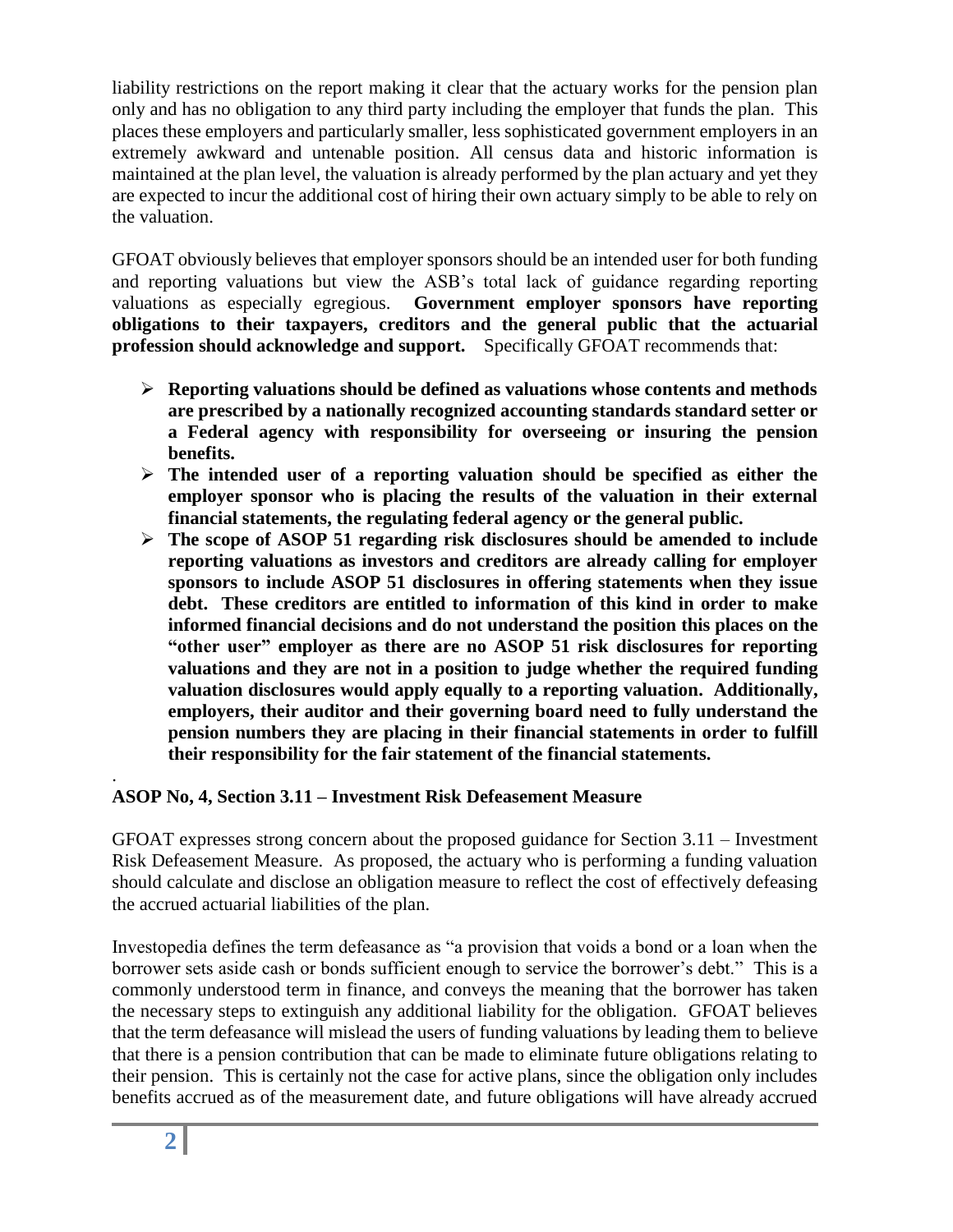by the time the valuation is completed and many of the future payments will occur past the period for which high qualit6y federal securities are available (typically 30 years) .

GFOAT notes that even for a closed plan, a defeasement measure will not serve the purpose of actually defeasing the liability, since assumption experience will change the amount needed for defeasance until the liability is fully satisfied. As such, GFOAT believes that a "defeasement measure" will simply add to the confusion and not alleviate it. We understand the importance of the discount rate and believe that the Governmental Accounting Standards Board (GASB) developed an acceptable alternative when requiring sensitivity analysis of the discount rate being 1% higher or 1% lower and recommend that such requirement be included in the ASOPs for both funding and pricing valuations.

**Other Miscellaneous Provisions.** GFOAT has noted and is in general support for the following proposed changes but is suggesting certain enhancements to the proposed items:

**Section 3.8-Actuarial Assumption.** This a positive change as it reemphasizes the concept of no significant bias and closes the loop on the cumulative effect of immaterial assumptions.

**Section 3.14-Amortization Methods.** While this is a positive change, it still allows too much room for "creative" amortization. We have seen pension plans that have used open amortization, level percent of payroll and unrealistic covered payroll assumptions to keep contributions as low as possible never disclosing that these artificially low contributions don't come close to covering the growth in the liability due to the nominal interest. It should be no surprise that these same plans saw their funded status deteriorate quickly. We would suggest:

- a. The phrase "exceed nominal interest" be better defined to prohibit an excess of \$1 for a multi-million dollar liability.
- b. If the calculated payment does not exceed nominal interest, this fact should be clearly disclosed in the actuarial communication. One option would be to require the dual term accretion/amortization to be used to indicate that the method begins by growing the liability and only later actually amortizes it.
- c. We would prefer an "**and"** rather than an "**or"** in the phrase: *"…method that produces amortization payments that exceed nominal interest on the unfunded actuarial accrued liability or that satisfy the following conditions…:*" The reality is that as written an actuary could choose an excess of \$1 and in substance turn the payment into a perpetual interest only payment not amortizing anything but still calling it amortization.

**Section 3.21 Gain and Loss Analysis.** We also support this proposal but given the long-term nature of pensions we would add that the actuary should disclose any assumption that has produced all gains or all losses for three or more years in a row as this could provide insight as to whether the assumption truly has no significant bias.

**Section 4.1 Communication Requirements.** While these changes appear reasonable (except as already noted in this letter) as an "other user" we have noted that ASOP 41-Actuarial Communications states *"An actuarial report may comprise one or several documents"* and goes on to state; *"Where an actuarial report for a specific intended user comprises multiple documents, the actuary should communicate which documents comprise the report*." As there is no specificity on how the actuary must communicate the existence of multiple documents we have seen actuarial certification letters that have excluded key required disclosures on